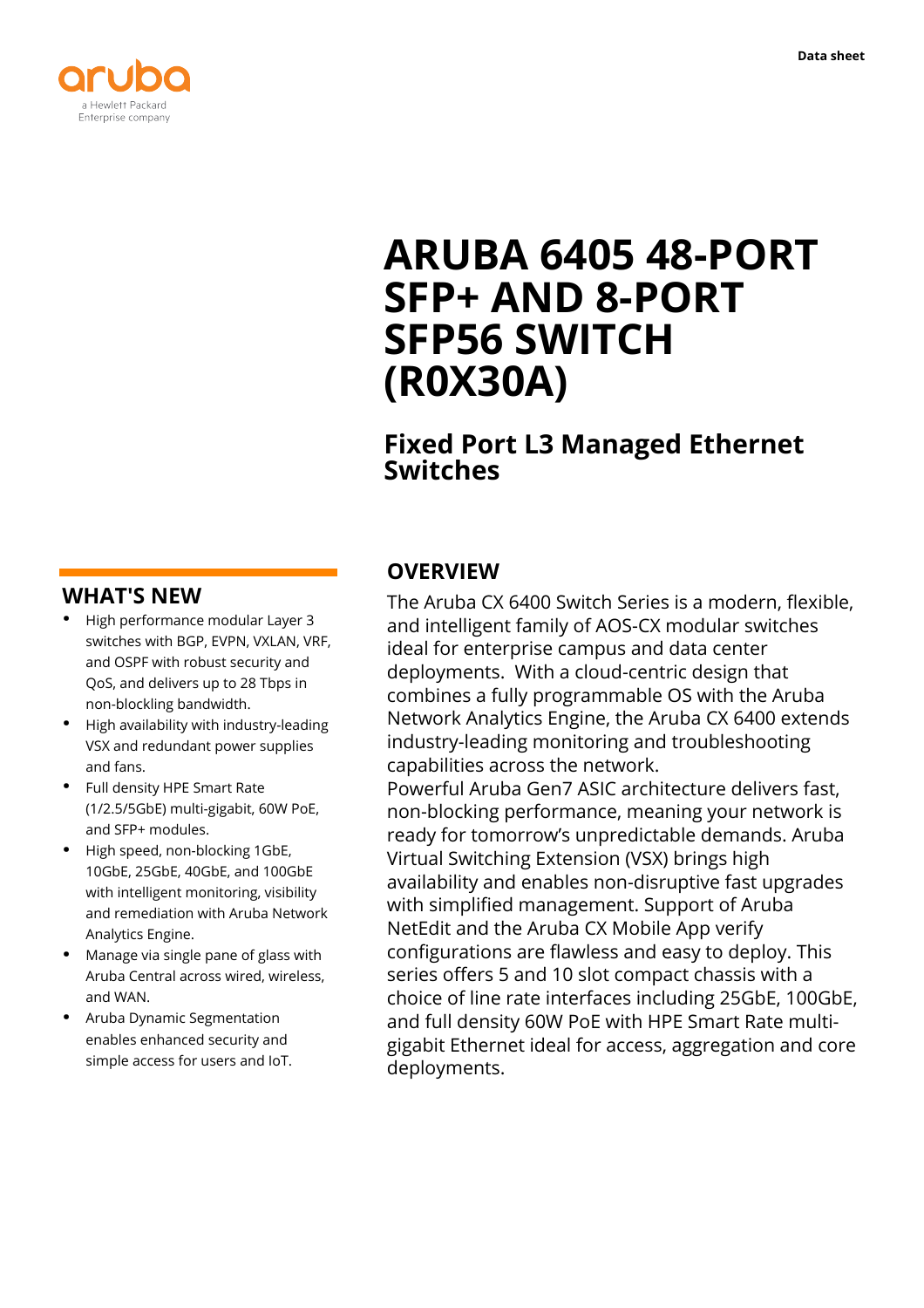### **FEATURES**

#### **Automation and Analytics**

The Aruba CX 6400 Switch Series delivers unparalleled visibility with built-in analytics for real-time monitoring and troubleshooting to help fix problems faster. The Aruba Network Analytics Engine (NAE) automatically interrogates and analyzes events that can impact network health.

Advanced telemetry and automation provide the ability to easily identify and troubleshoot network, system, application, and security related issues easily, through the use of Python agents and REST APIs.

The Time Series Database (TSDB) stores configuration and operational state data, making it available to quickly resolve network issues.

#### **High Availability and Performance**

The Aruba CX 6400 Switch Series uses a fully distributed architecture with Aruba Gen7 ASICs that deliver very low latency, increased packet buffering, and adaptive power consumption. All switching and routing are wire-speed to meet the demands of bandwidth-intensive applications.

Features high speed, non-blocking 1GbE, 10GbE, 25GbE, 40GbE, and 100GbE for scalable connectivity.

The ability of AOS-CX to maintain synchronous state across dual control planes allows a simplified carrier-class high-availability solution called Aruba Virtual Switching Extension (VSX) that enables a distributed architecture which is available during upgrades or control plane events.

High performance and versatile platform supports non-blocking 1GbE, 10GbE, 25GbE, 40GbE, and 100GbE connections, and high density connectivity for aggregation with up to 480 ports of HPE Smart Rate multi-gigabit (1/2.5/5GbE) with 60W PoE for a total of 28,880W of PoE.

#### **Smarter Segmentation**

The Aruba CX 6400 Switch Series supports Aruba Dynamic Segmentation that automatically applies and enforces user, device, and application-aware policies on Aruba wired and wireless infrastructures.

Automated device profiling, role-based access control, and Layer 7 firewall features deliver enhanced visibility and performance for a better overall experience for both IT and end-users alike.

Switch-to-switch tunnels enable scalable multi-tenancy support with VXLAN to VRF mapping, while allowing policy application via user roles.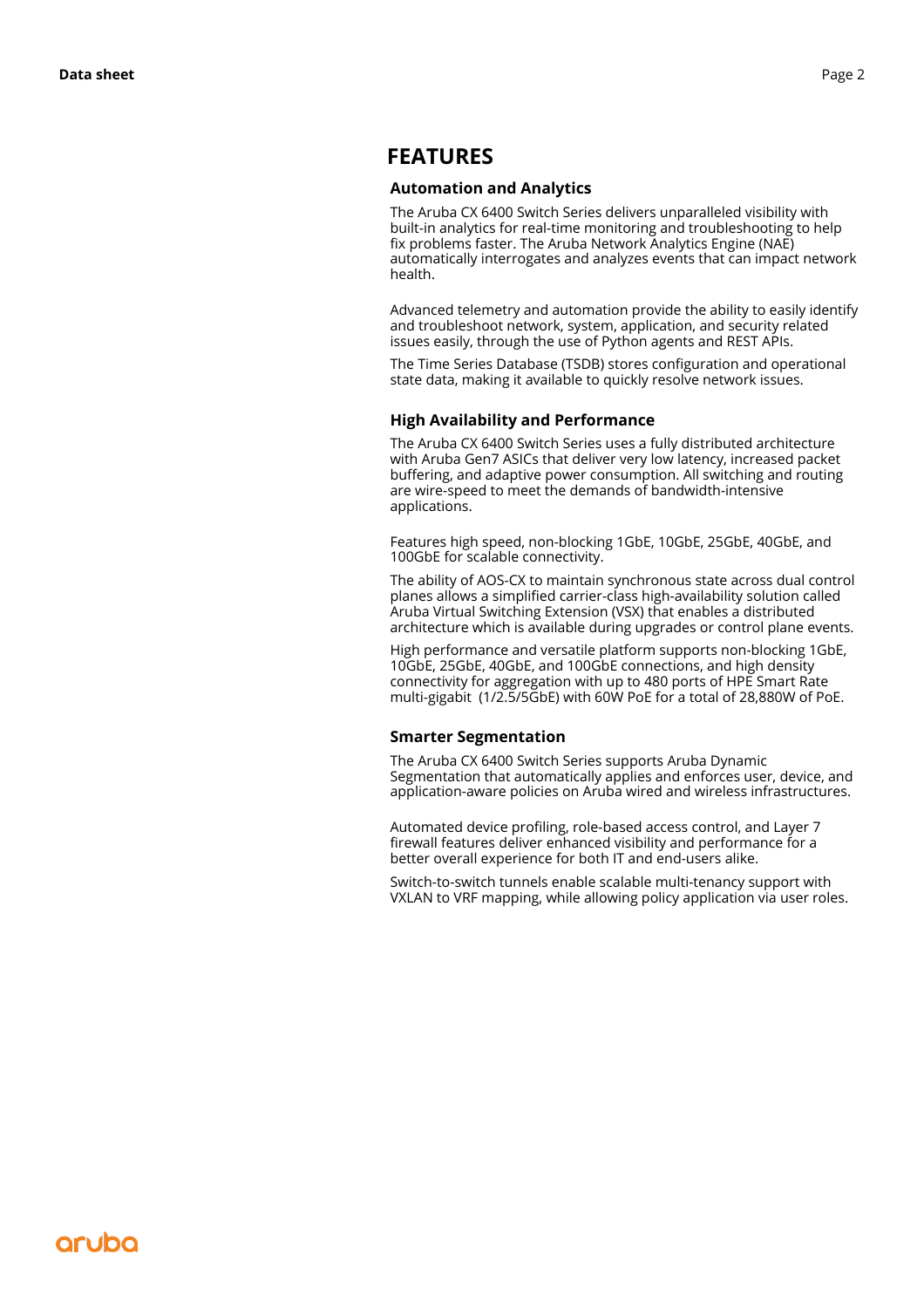# **Technical specifications Aruba 6405 48-port SFP+ and 8-port SFP56 Switch**

| <b>Product Number</b>              | <b>R0X30A</b>                                                                                                                                                                                                                                                                                                                |
|------------------------------------|------------------------------------------------------------------------------------------------------------------------------------------------------------------------------------------------------------------------------------------------------------------------------------------------------------------------------|
| <b>Ports</b>                       | (48) 1G/10G SFP+ ports, (8) 1/10/25/50G SFP ports                                                                                                                                                                                                                                                                            |
| <b>Memory and processor</b>        | Management module: Quad Core ARM Cortex™ A72 @ 1.8GHz, 16GB DDR4 ECC memory, 32GB<br>eMMC Flash memory<br>Line card: Dual Core ARM Cortex™ A72 @ 1.8GHz, 4GB DDR4 memory<br>Line card: 8MB shared packet buffer memory(R0X38A, R0X39A, R0X40A, R0X41A, R0X42A,<br>R0X43A), 32MB shared packet buffer memory (R0X44A, R0X45A) |
| <b>Throughput</b>                  | 10 Bpps                                                                                                                                                                                                                                                                                                                      |
| <b>Switching capacity</b>          | 14 Tbps                                                                                                                                                                                                                                                                                                                      |
| PoE capability                     | Available IEEE 802.3af, 802.3at, 802.3bt PoE support, depending on model and configuration                                                                                                                                                                                                                                   |
| <b>Management features</b>         | Aruba AirWave<br>Aruba Central Network Management<br>Aruba NetEdit<br>Aruba CX Mobile App<br>Command-line interface<br>SNMP v2c/v3<br><b>RMON</b>                                                                                                                                                                            |
| Input voltage                      | 110-127 / 200-240 VAC (power supplies sold separately)                                                                                                                                                                                                                                                                       |
| <b>Product Dimensions (metric)</b> | 30.66 x 44.26 x 44.85 cm                                                                                                                                                                                                                                                                                                     |
| Weight                             | 34.0 kg (as configured)                                                                                                                                                                                                                                                                                                      |